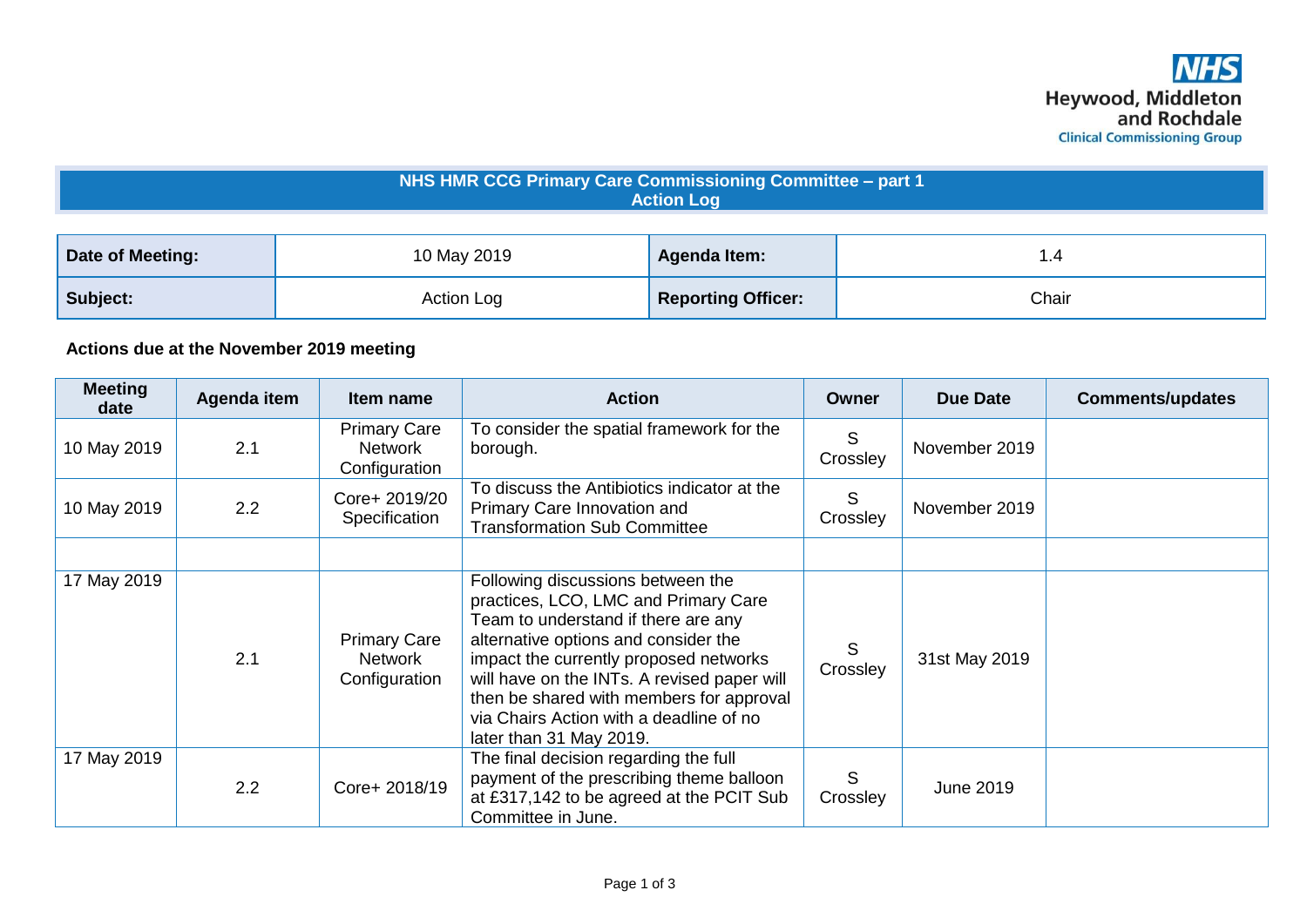## **Items closed at the May 2019 meeting**

| <b>Meeting</b><br>date | Agenda item  | Item name                                                                                                | <b>Action</b>                                                                                                                                                                                                                                                         | <b>Owner</b> | <b>Due Date</b> | <b>Comments/updates</b>                                                  |
|------------------------|--------------|----------------------------------------------------------------------------------------------------------|-----------------------------------------------------------------------------------------------------------------------------------------------------------------------------------------------------------------------------------------------------------------------|--------------|-----------------|--------------------------------------------------------------------------|
| 8 February<br>2019     | 08/02/19     | <b>Public Open</b><br>Forum                                                                              | To provide a response to all questions<br>raised following the next Governing Body<br>and ensure that the response is shared<br>and published on the website                                                                                                          | <b>HC</b>    | May 2019        | <b>CLOSED</b><br>Responses have been<br>shared and are on the<br>website |
| 8 February<br>2019     | 08/02/19/1.1 | Committee<br><b>Business</b>                                                                             | To make following amendments to the<br><b>Business Schedule</b><br>Amend the date for the<br>$\bullet$<br>subcommittee Terms of Reference<br>(ToR) to be ratified<br>Add the new GP Contract to the<br>$\bullet$<br>discussion items for May 2019                     | <b>SB</b>    | May 2019        | <b>CLOSED</b><br>$19/02/19 - Business$<br>Schedule updated               |
| 8 February<br>2019     | 08/02/19/2.1 | <b>Primary Care</b><br><b>Assurance Sub</b><br>Committee<br>Terms of<br>Reference                        | To make the following amendments to the<br>ToR and then share a finalised version<br>with members for information.<br>Separate Chair and Vice Chair to<br>be identified<br>Clarity regarding clinical and managerial<br>representatives in order to manage<br>quoracy | <b>SC</b>    | May 2019        | <b>CLOSED</b>                                                            |
| 8 February<br>2019     | 08/02/19/2.2 | <b>Primary Care</b><br>Innovation and<br>Transformation<br><b>Sub Committee</b><br>Terms of<br>Reference | To amend the details on page 6 which<br>currently refer to the old Primary Care Sub<br>Committee structure and then share the<br>finalised version of the ToR with members<br>for information.                                                                        | <b>SC</b>    | May 2019        | <b>CLOSED</b>                                                            |
| 8 February<br>2019     | 08/02/19/3.7 | Core+                                                                                                    | To arrange a single Locality Engagement<br>Group (LEG) meeting in March and ensure<br>that PCCC and the Primary Care Sub<br>Committee members are invited to attend                                                                                                   | <b>SC</b>    | May 2019        | <b>CLOSED</b><br>10/05/19 - MDP utilised<br>instead                      |
| 8 February<br>2019     | 08/02/19/3.7 | Core+                                                                                                    | Following discussions at the Joint LEG in<br>March submit the changes to the Primary<br>Care Innovation and Transformation Sub<br>Committee and then to PCCC for approval                                                                                             | <b>SC</b>    | May 2019        | <b>CLOSED</b><br>$10/05/19 -$ on today's<br>agenda                       |